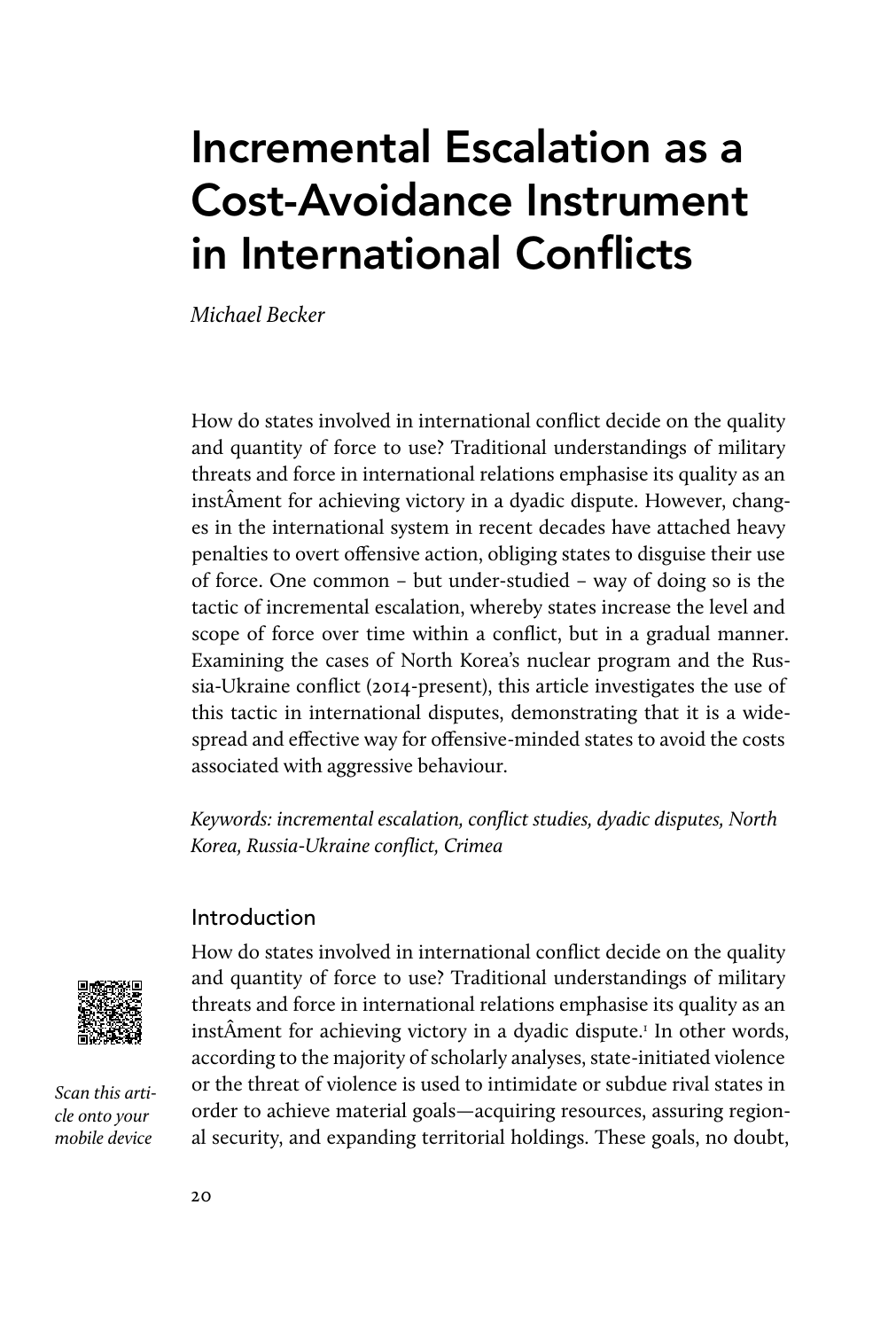do in fact drive states' decisions to initiate hostilities. However, what it less clear is the extent to which they influence choices regarding the quantity and quality of force to use. This article argues that these decisions, at least in part, are determined by a series of intermediate concerns, which, broadly speaking, entail avoiding and minimising the costs associated with being labelled the aggressor in a given conflict. These intermediate goals have been largely neglected by scholars despite the fact that they shape in major ways how conflict is conducted in the modern era.

Many international alliances, much of international law, and the vast majority of security policies have as their raison d'être the deterrence and prevention of aggressive behaviour by offensive-minded states. The result of this pervasive tendency in international stÂctures is that there are major costs – reputational, economic, and military – associated with initiating hostilities or acting provocatively. These costs have all but eliminated the overt use of offensive military force but, instead of doing away with it entirely, have simply transformed its form.<sup>2</sup> When achieving their goals requires the use of offensive military force, states do not typically announce their belligerent intentions, or escalate to full-fledged hostilities in the space of a day. Instead, most states rely on complex tactics of blame and cost avoidance, including misinformation as well as surgical uses of force. These tactics serve to disguise offensive states' intentions, justify offensive action, and avoid the local and international costs associated with being labelled the "aggressor" in a given conflict. To take one example, Russian military interventions in the 2000s and 2010s in Georgia and Ukraine made use of obfuscation and calculated use of covert and sub-state violence to provide a basis for Russia to plausibly deny direct involvement in the crises.3

In general, these cost-avoidance tactics range from the obvious – denying direct involvement in a given conflict, claiming to have been provoked by another state – to the more subtle—modulating the use of force to give the appearance of proportionality and to mask the offensive state's tÂe goals. One type of modulated force in particular, the tactic of incremental escalation, has characterised offensive behaviour by multiple belligerent states involved in recent conflicts, both "hot" wars and "cold" disputes. This tactic is defined as gradual, successive amplifications in the frequency, intensity and scope of military action on the part of an offensive state over an extended period of time. In-

Cost-Avoidance in International Conflicts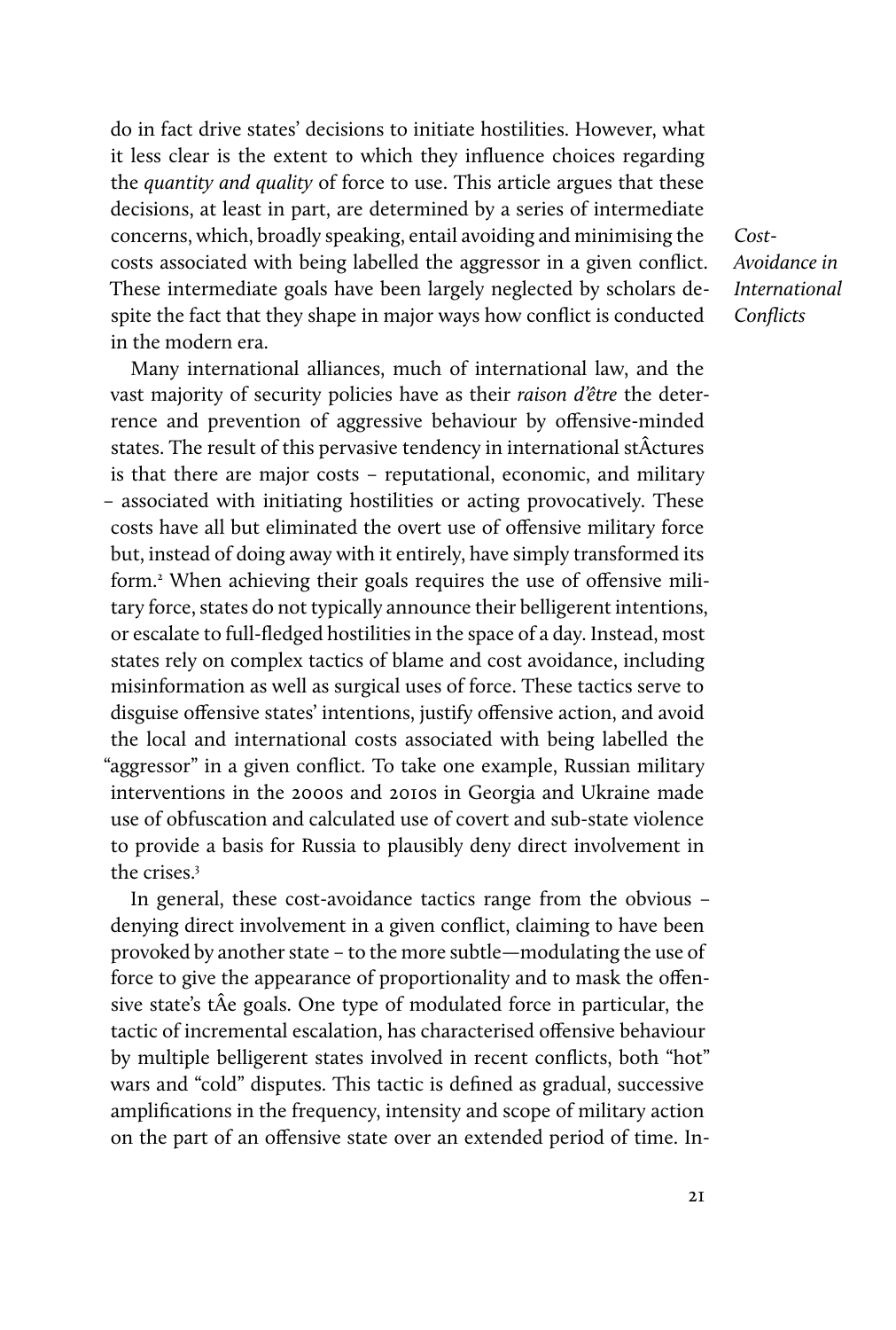dependent of its utility within a dyadic conflict, this article argues that incremental escalation – combined with tactical reductions in the use of force – has become a necessary instÂment for offensive-minded states as a means to avoid, or at least minimise, the significant, internationally-imposed costs related to being perceived as the instigator of a conflict.

**CEJISS** 2/2015

This article examines the particular benefits a tactic of incremental escalation provides to offensive-minded states, as a first step toward understanding how international conflict has adapted to an era in which aggressive state action is heavily stigmatised. The import of this topic is obvious: without an awareness of the gambits and devices states use to avoid blame for aggressive behaviour, it will be impossible to identify definitively many instances of aggression, given that no state will openly claim responsibility for its offensive intentions or actions. The article proceeds as follows. The first section defines escalation in more detail and develops the concept and logic of incremental escalation in international conflict. The next section develops a theory of incremental escalation by considering the specific advantages the use of incremental escalation provides to offensive states, the better to predict when the tactic will be likely to be used. It argues that multiple benefits accÂe to states that use gradual, marginal escalatory tactics, including avoiding international opprobrium, extracting concessions, and averting defender states' retaliation. In the following section, the theoretical discussion is substantiated using qualitative data from the Russia-Ukraine conflict that began in early 2014 and from the ongoing dispute over Iran's nuclear program. Finally, new research directions are identified in light of this work's findings.

# Escalation in International Conflict

Escalation in the context of international conflict can be defined as successive, visible, and significant increases over time in the vertical, horizontal, and political dimensions of a dispute.4 Vertical dimensions refer to the intensity of tactics used in a conflict, horizontal to the geographic or temporal scope of a conflict, and political to more nebulous characteristics like the objectives of a conflict or the Âles of engagement.<sup>5</sup> Escalation, in general, can be defined either broadly or narrowly. A more narrow definition might be restricted to vertical and horizontal dimensions—the additional commitment of offensive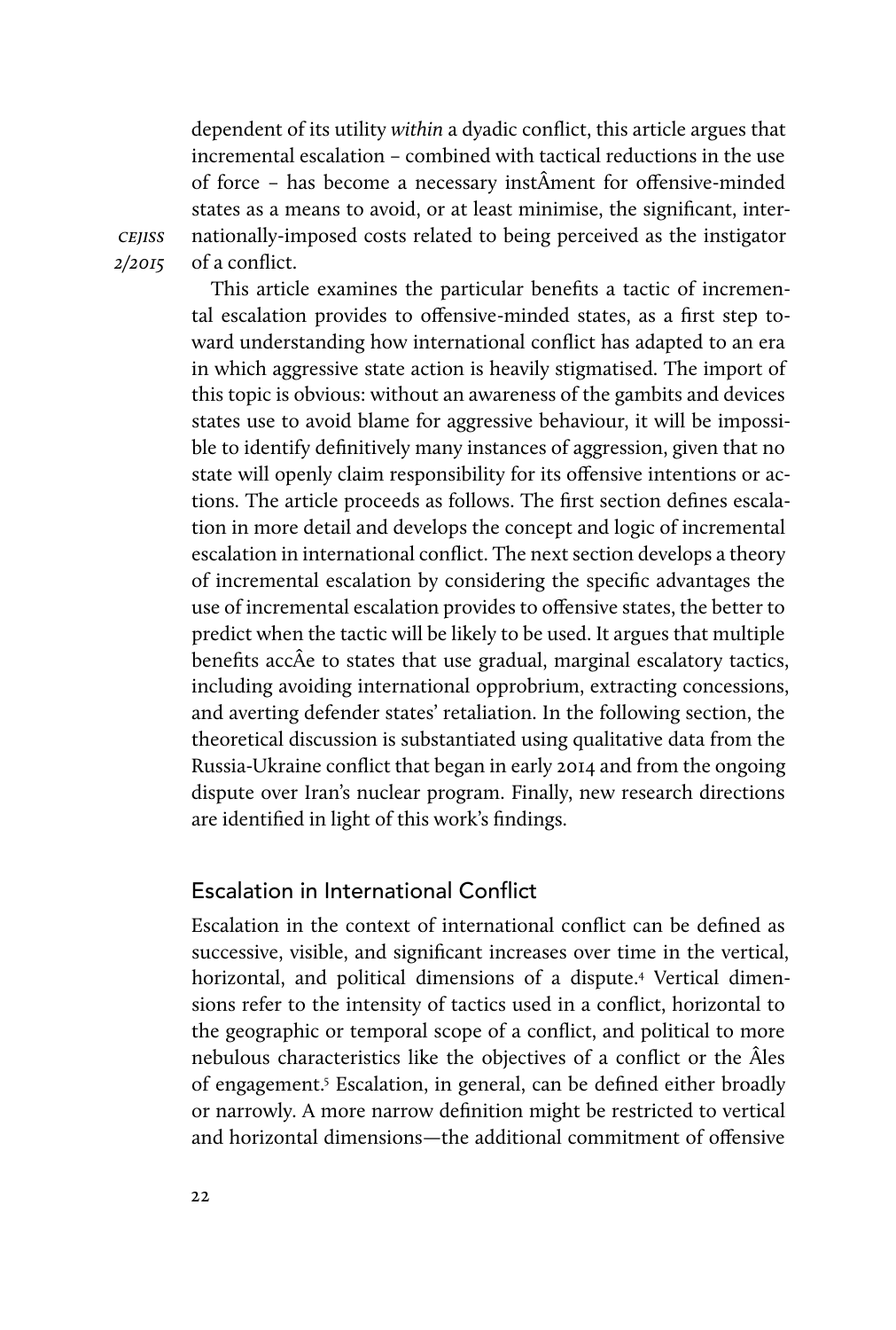military resources and manpower to an ever more intense conflict. Alternatively, escalation considered broadly might include political dimensions: increases in belligerent rhetoric and threats, greater use of economic statecraft, or the severing of diplomatic relations. This article adopts the broader definition of escalation, as it offers a more complete picture of possible offensive actions used by states to intimidate and coerce concessions from their rivals.

The logic of escalation in general, as an instÂment of warfare, is well developed in the international security literature, yet the tactic of incremental escalation specifically remains under-studied. Many studies have examined when and why states escalate, but few have sought to investigate how they do so. According to the prevailing views on escalation, by advertising a nation's willingness to devote more and more resources and manpower to a conflict, it communicates resolve to challenger states that, themselves, are constantly weighing the costs and benefits of continuing to fight.<sup>6</sup> Furthermore, it signals to challenger states a certain willingness to appear reckless—to be willing to permit large consequences, including loss of life, in pursuit of certain goals, be they territorial, economic, or other objectives. This willingness to appear almost irrationally fixated on achieving these objectives, so the thinking goes, deters potentially antagonistic challenger states from engaging in conflict. This line of thought is related to the socalled "Madman theory" of military strategy that is frequently attributed to us President Richard Nixon during the Cold War, and it is also present in the writings of Niccolò Machiavelli.7

Why, then, would a state use incremental escalation against another state, instead of relying on more dramatic manoeuvres to signal their commitment to the conflict? The logic of incremental escalation's use was first elucidated in a chapter in one of the seminal texts on international security, Arms and Influence.<sup>8</sup> In it, Schelling discusses how states make commitments to defend their territorial integrity and how other, hostile states seek to undo or circumvent those commitments. One way of doing so Schelling calls "salami tactics." In essence, a challenger state attempts an offensive manoeuvre against a defender state, but one so minor that retaliation would be absurd<sup>9</sup>—an "accidental" flyover of protected airspace, for example. The utility of doing so for the challenger state lies in breaking the sanctity of the defender state's commitment; the latter can no longer claim not to tolerate any violations of its territory. Once the defender state's commitment to deMichael Becker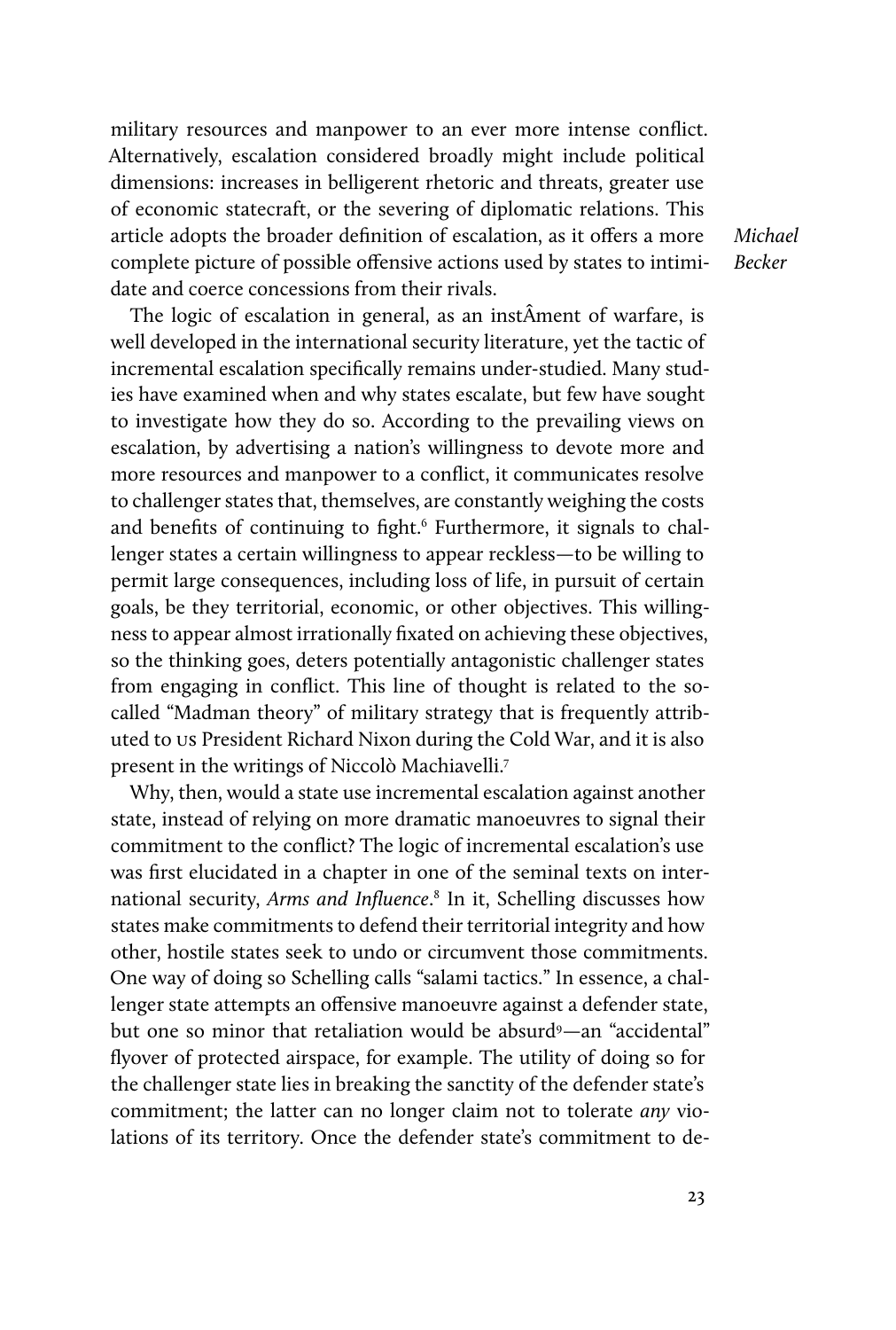fend its territory is revealed not to be absolute, the challenger state is free further to "erode" it. In holding to a reasonable standard of retaliation, then, the defender state leaves itself vulnerable to subsequent aggressions—other "slices" of salami. By ensuring that each slice remains small, the challenger state avoids 'invoking the [defender state's] commitment, [while] simultaneously making the commitment appear porous and infirm.'

Schelling's arguments are characteristically insightful, but the international system has changed since the publication of his work. Today, states that initiate conflict, or that overtly seek offensive military capabilities,<sup>10</sup> not only Ân the risk of retaliation by the defender state, but also may incur economic, military, and reputational costs imposed by tertiary states and international bodies.<sup> $\pi$ </sup> As a result, challenger states make use of a wide variety of tactics to avoid being blamed for their aggression, and, where blame is unavoidable, to avert the penalties associated with it. In the contemporary international system, the utility of incremental escalation largely lies in manipulating third-party and international bodies' reactions to escalatory behaviour. The concept and operation of incremental escalation as presented in this article are similar to what Schelling meant by the phrase "salami tactics," but differ in two important ways. First, the principal actors in Schelling's discussion are the parties to a dyadic conflict, and a specific kind of dyadic conflict: a face-off between nuclear-armed powers of comparable capability. This was an eminently reasonable choice for Schelling, given the book's time of writing. Yet the stÂcture of the international system has since changed, requiring an updated understanding of the nature of incremental escalation. This article, consequently, examines the dynamics between a pair of hostile states, but also takes account of the role played by tertiary actors like other states and international organisations.

Second, in Schelling's schema, states use incremental escalation in a simple two-player game. Their goal is to impose territorial costs on the enemy without triggering a military response—in other words, to perform offensive manoeuvres only to the extent that they are either deniable or excusable. In Schelling's schema, states sought to undo each other's territorial commitments using incremental escalation, but it is not clear to what end. Schelling does not quite call it a zero-sum game, but implies that each acts in the hope of eventually eliminating the

**CEJISS** 2/2015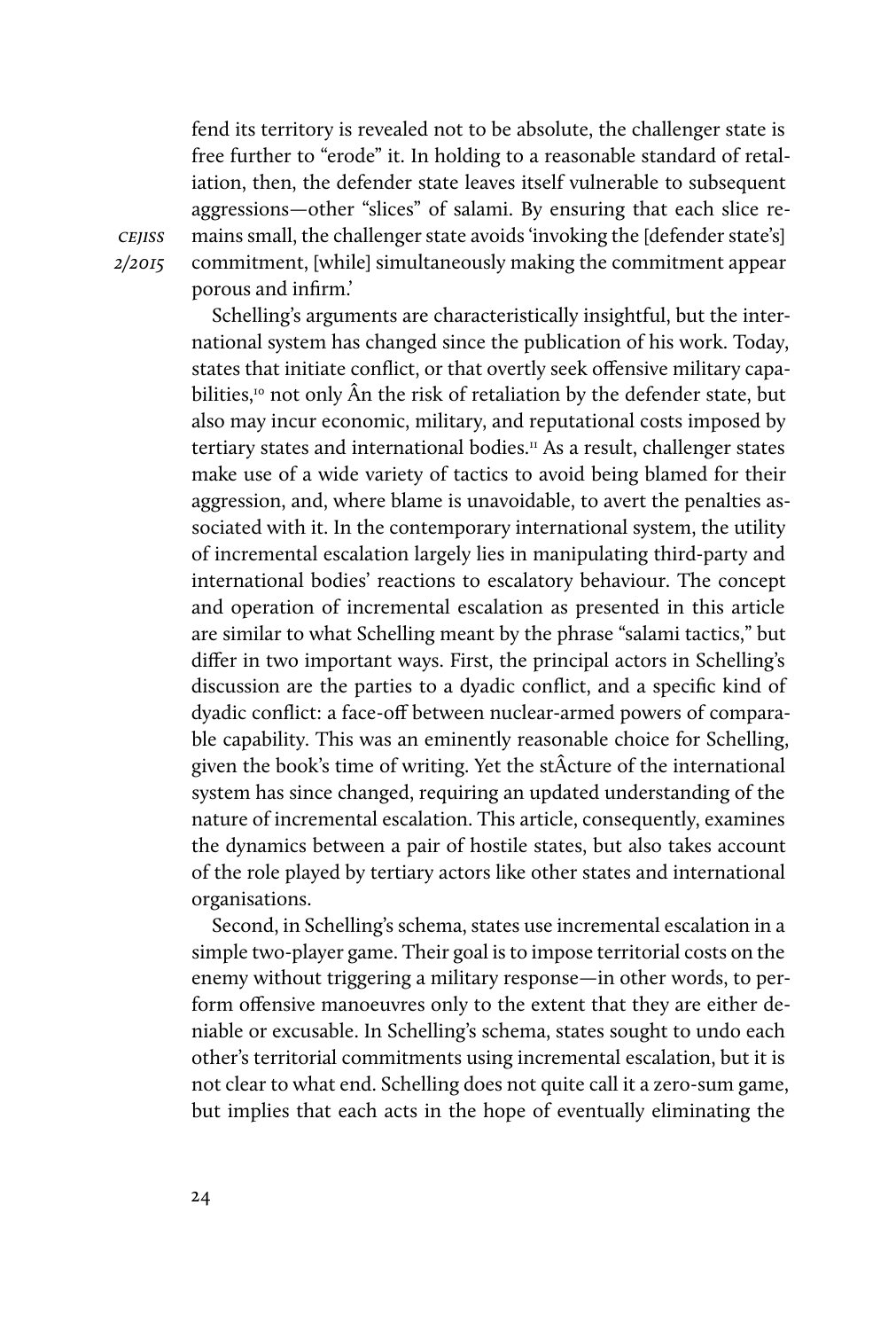other. This article, by contrast, argues that states use incremental escalation to achieve much more limited objectives, including, inter alia, regional hegemony, access to natural resources, and political or economic concessions. Therefore, incremental escalation in this article is understood as an instÂment used for purposes at times peripheral to the actual conflict. It can be used to avoid costs and extract benefits from other states, and may only have an incidental relation to the conflict within which it takes place.

Cost-Avoidance in International **Conflicts** 

# A Theory of Incremental Escalation

Under what circumstances can states be expected to use incremental escalation as a tactic in an international conflict? In order to answer this question, it is necessary to understand the benefits such a tactic provides to offensive-minded states. This section considers these benefits, including those identified by Schelling in his work, as well as those that have developed more recently following changes in the international system.

# The Threshold of Reaction and the Paradox of Increments

Incremental escalation manoeuvres present a special dilemma to defender states and, hence, are useful for offensive states. By definition, each constituent part of an incremental campaign is minor. This implies that each instance of belligerence, on its own, very likely fails to cross the defender state's 'threshold of reaction,' meaning the level of aggression that would necessarily merit a military or diplomatic retaliation.12 Furthermore, even in cases where minor violations of a defender's sovereignty do in fact meet or exceed the threshold, they are still likely too minor to justify retaliation. This is, in part, because there is a well-documented norm in international conflict concerned with proportionate retaliation—an accidental shooting ought not to be parried with a nuclear attack, say.13 Such disproportionality would violate widely held fundamentals of fairness and restraint in conflict that many states have found it useful to adopt. Thus, in cases where a state's sovereignty is violated, but only to a minor extent, they are hamstÂng by the doctrine of proportional retaliation. How to respond to a violation of its airspace—by an equal violation of the offender's airspace?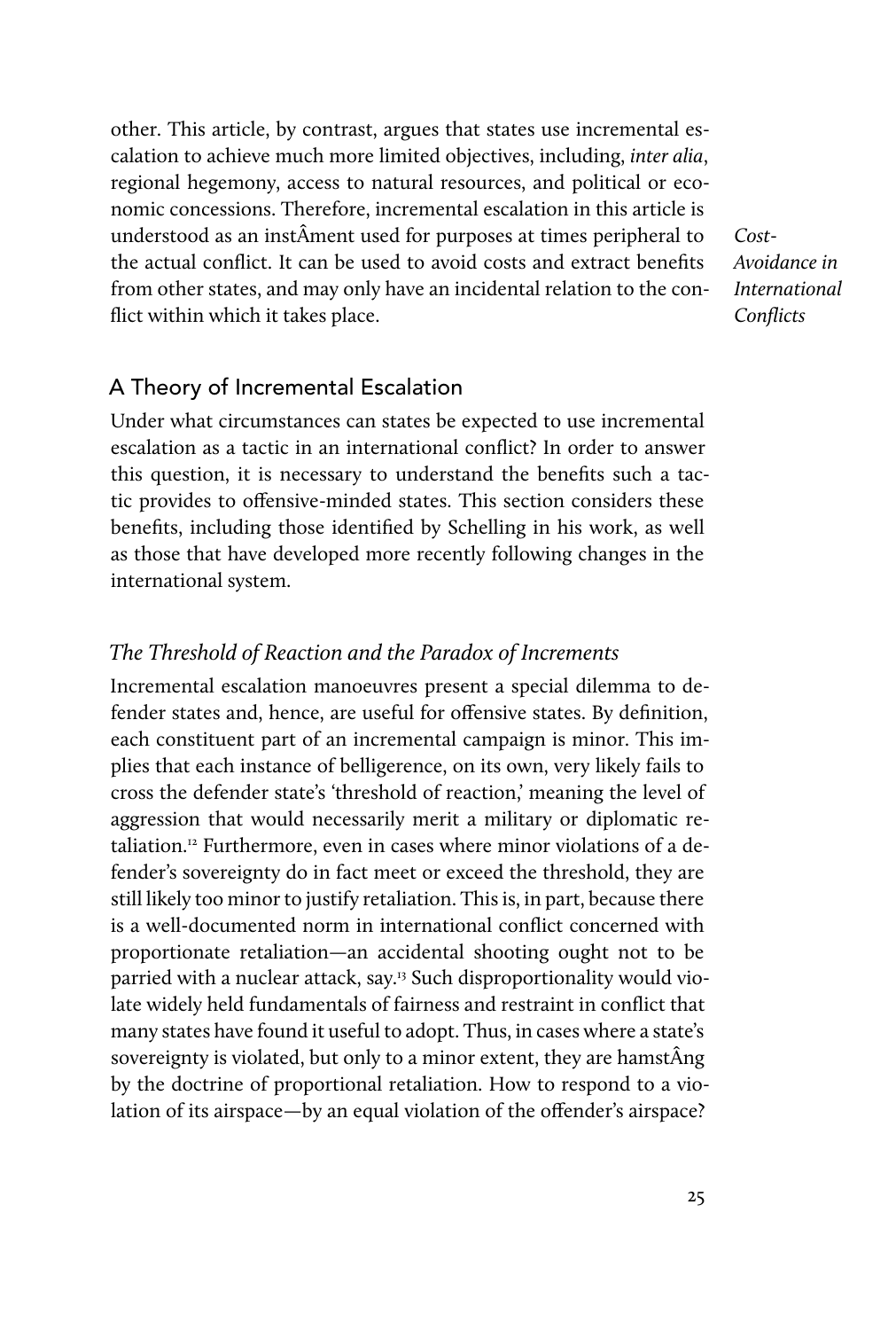Such a manoeuvre smacks of pettiness, and also leaves little room for excusing honest mistakes. Do nothing, then? Doing nothing potentially invites ever more intÂsive violations.14

In a conflict where incremental escalation has been used, it becomes clear to the defender state at a certain point that minor violations of its sovereignty have accumulated to a point where they cannot possibly be accidental. Even then, defender states face a bind on how to react. A full-scale retaliatory manoeuvre is risky – the defender may then wind up being labelled the aggressor – and a proportional response to each individual violation, as discussed above, is not an ideal choice, though it may be optimal in light of the alternatives. Thus the tactic of incremental escalation provides a significant within-conflict benefit to challenger states. Specifically, it constrains the reactive options of defender states by avoiding any excessively aggressive manoeuvres that meet the defender's threshold of reaction, and it permits a discrediting of the defender state's commitment to self-defence, thereby clearing the way for further aggression.

# Third-Party Observers and the Reputational Costs of Conflict

As noted, engaging in conflict, especially in the role of the aggressor, is accompanied by serious reputational and material costs imposed by powerful third-party states and international institutions. The increasing significance of these costs in recent decades has rendered overtly offensive conduct all but obsolete.15 Incremental escalation, when used appropriately, has the potential to allow states to circumvent the costs of aggression.

This is due to several reasons. First, in cases of an incremental escalation, the initial manoeuvres are so minor that it is often difficult to apportion blame, at least beyond a reasonable doubt. If the defender state retaliates, it too can be blamed by international observers unaware of the initial provocation by the offensive state. Furthermore, because the initial stages of an escalatory manoeuvre often appear either accidental, or at least not provocative, their aggressive character can be denied by offensive states. The stÂcture of a conflict that escalates incrementally also favours the offensive state because of the suboptimal range of options faced by defender states. As discussed above, the defender state can respond to an escalatory manoeuvre by doing nothing, by responding proportionately, or by escalating further

cejiss 2/2015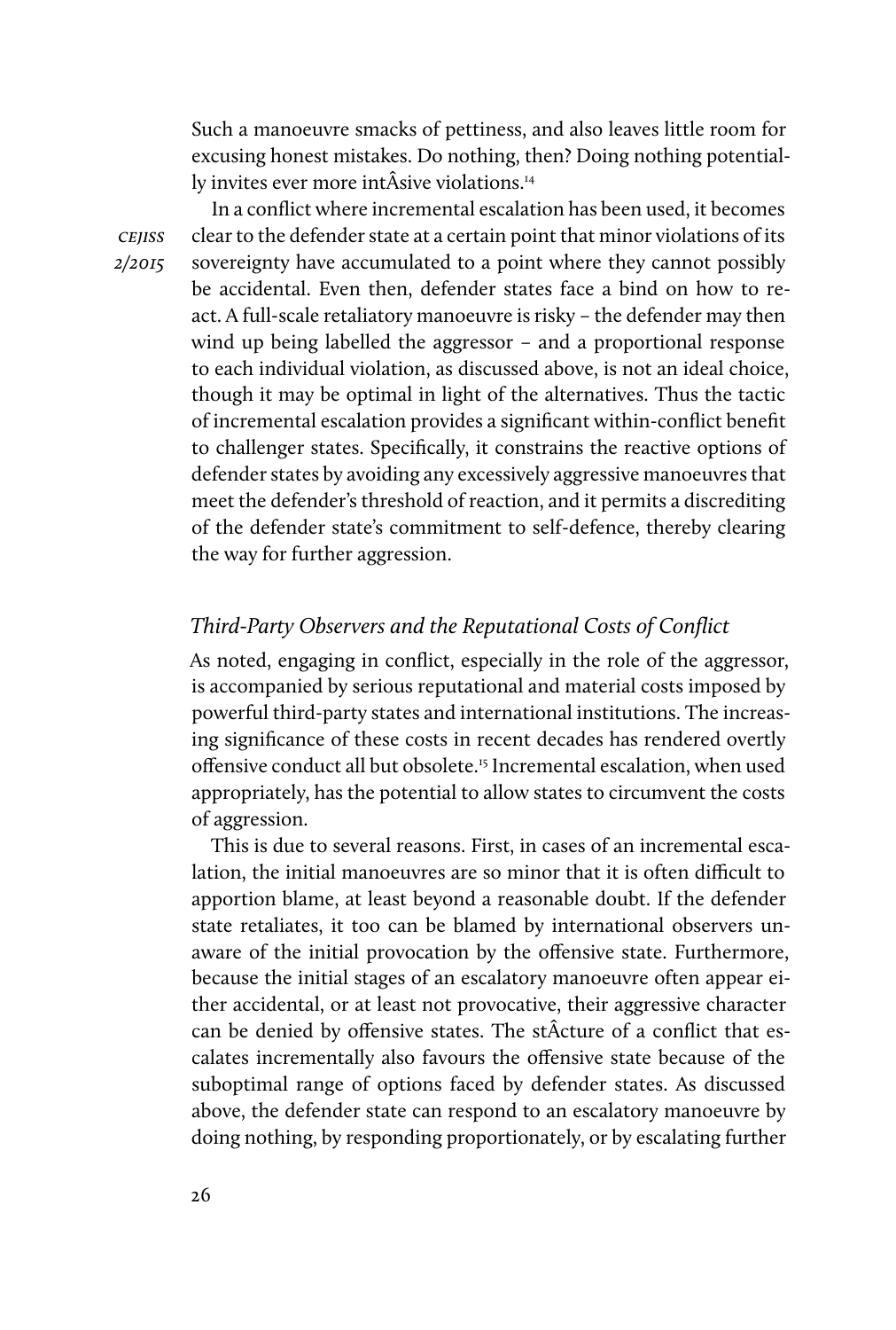themselves. These options, besides being suboptimal military possibilities, are also not ideal for defender states in terms of the optics of a conflict. Doing nothing is often not a viable option, as domestic audiences demand retaliation. And, even in cases where doing nothing is possible it may play into offensive states' hands, as they can claim that there is no conflict to speak of; avoiding the international censure that they might otherwise receive. Responding proportionately is equally suboptimal for defender states, especially given the often innocuous nature of the offensive state's early manoeuvres, as it risks muddying the water regarding who is responsible in the eyes of the un and other important observers. Further escalation, though a reasonable tactical choice, and perhaps even defensible on normative grounds, risks being seen by third parties as unproductive, aggressive, and confrontational.

Finally, incremental escalation benefits offensive states because it frequently attaches to disputes a "low-intensity," or "frozen" status, inuring media, state, and international observers to the conflict. Media demonstrate a well-known bias toward novel issues, and away from entrenched, intractable problems.<sup>16</sup> Consequently, conflicts of low intensity, even when geopolitically important, receive less media coverage, limiting tertiary states' ability to follow the conflict and to recognise offensive behaviour. Even when offensive behaviour is obvious, the conflict can acquire an "inevitable" image, which undermines condemnation of belligerent conduct.

# Modulated Conflict and the Extraction of Concessions

A final advantage associated with the tactic of incremental escalation has to do with the manipulation and extraction of concessions from third-party states. It has frequently been remarked that pariah states such as Iran and North Korea 'game' the international system by periodically engaging in belligerent behaviour, and then backing down in order to extract concessions from states intent on insuring peace. What is less often noticed is that it is their use of incremental escalation and de-escalation that makes this strategy workable. These states carefully modulate their escalatory and de-escalatory manoeuvres, avoiding exceeding a level that could lead to military retaliation (though they do frequently incur economic sanctions and rhetorical condemnation), and never de-escalating to the point where an eventual reprise in belligerence would be too remarkable. This aspect of incremental escalaMichael Becker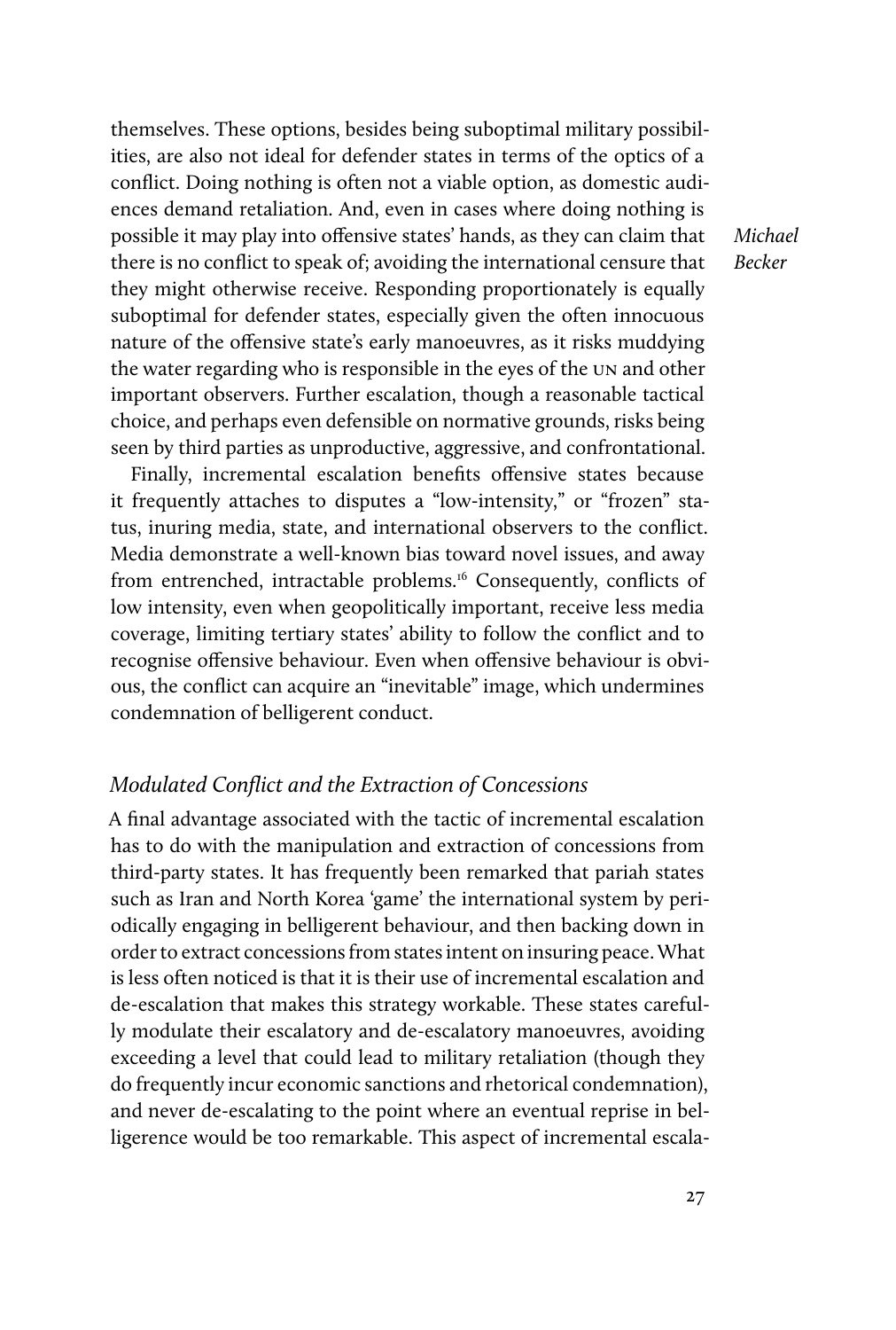tion, as well as its other utilitarian aspects, are illustrated in the next section, which addresses incremental escalation in practice.

#### **CEIISS** Incremental Escalation in International Conflict

2/2015

This section is devoted to illustrating the practical application of the tactic of incremental escalation. It compares two cases—the Russia-Ukraine conflict of 2014, and the ongoing dispute between Iran and Western powers over nuclear issues, regional stability and human rights concerns. The cases were selected with the intention not of providing a representative sample of all inter-state conflicts, but rather with the aim of demonstrating the widespread use of incremental escalation, and comparing its evolution in varying contexts. The three cases vary along multiple dimensions: intensity of the conflict, its duration, historical context, motivations, participants, outcomes, etc. The cases elucidate not only how the tactic of incremental escalation has become the standard for offensive states, but also how many diverse purposes it serves for those states.

# The West-North Korea Dispute

Numerous observers of international affairs have remarked that the conflict between the West and North Korea has taken on something of a cyclical character: North Korea acts provocatively, the West threatens retaliation, eventually tensions calm, and in exchange for its relative docility, North Korea achieves concessions like the lifting of certain economic sanctions.

See page 34

As Table I illustrates, this recurring pattern of escalation and de-escalation is not a new phenomenon. And, given the benefits it yields to North Korea, it is unlikely accidental. On the contrary, many observers of North Korea have contend that its leaders carefully calibrate the timing and extent of their escalatory manoeuvres to maximise the likelihood of extracting concessions from other states and minimise the chances of a military intervention. As Snyder suggests, 'North Korea has routinely used crisis diplomacy, brinkmanship, and delay to play for time in unfavourable circumstances.'<sup>17</sup>

Several goals animate North Korean leaders' conduct in the international system, which are important to understand if one wishes to explain their behaviour. First, Kim Jong-un and the other leaders of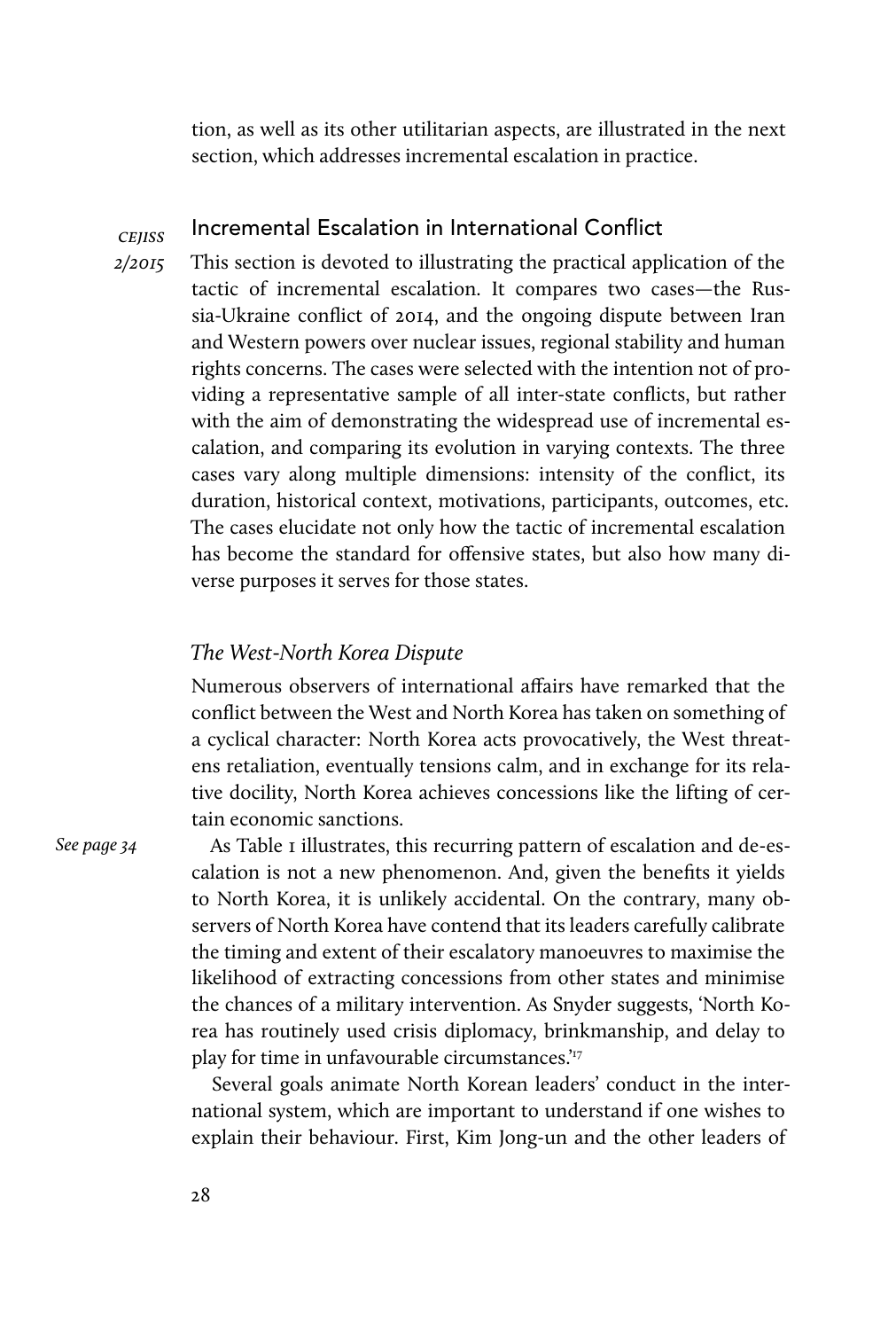North Korea seek to maintain the political status quo and their hold on power.18 Given the economic backwardness, pariah status and relative resource poverty of the country, this goal necessitates the extraction of aid from both sympathetic and adversarial states. Yet, under normal circumstances, neither group of states has much of an incentive to do so. Allies of North Korea (re: China) view it as something of a nuisance, tarnishing China's international image and contributing to volatility in the region. On the other hand, rivals, such as the us, do not wish to support what they view as an unethical, aggressive and unstable regime.

How, then, does North Korea induce other states to provide aid and limit or lift sanctions previously applied against it? One possible way of doing so would be a permanent liberalisation of the state, but this would likely dislodge the Âling class from power as widespread international and local opposition to their Âle made itself felt. Therefore, the North Korean state extracts aid using the timing and nature of its military escalations. As the timeline above demonstrates, provocative action on the part of North Korea is predictably periodic. This action can range from missile tests, to the expulsion of international inspectors, to the prosecution of Western citizens, among other tactics. It is worth noting however, that rarely if ever do these actions reach the threshold of a casus belli. Missile tests indicate North Korea's ability to strike Japan, but Japan is not, in the end, stÂck. Westerners are sentenced to hard labour, but the sentence is ultimately commuted.

Incendiary action and rhetoric on the part of the North Korean state, therefore, frequently seem to skirt the edges of out-and-out conflict, but without ever actually reaching it. Doing so, besides stimulating internal nationalist sentiment among the North Korean people, also prepares the stage for an eventual de-escalation, which the North Korean state can tie to positive incentives like increased aid or decreased sanctions. If the provocations were too large, the option of a military retaliation would perhaps become too tempting for North Korea's adversaries. On the other hand, if the provocations were too small, the eventual de-escalation would not be noticed – or welcomed – to the same degree. A sizeable initial escalation also serves another goal that observers of North Korean politics point to: the Âling class's concern with saving face on the international stage.<sup>19</sup> It is the initial escalation that later gives North Korea the latitude to back down later without losing much face or appearing weak.

Cost-Avoidance in International Conflicts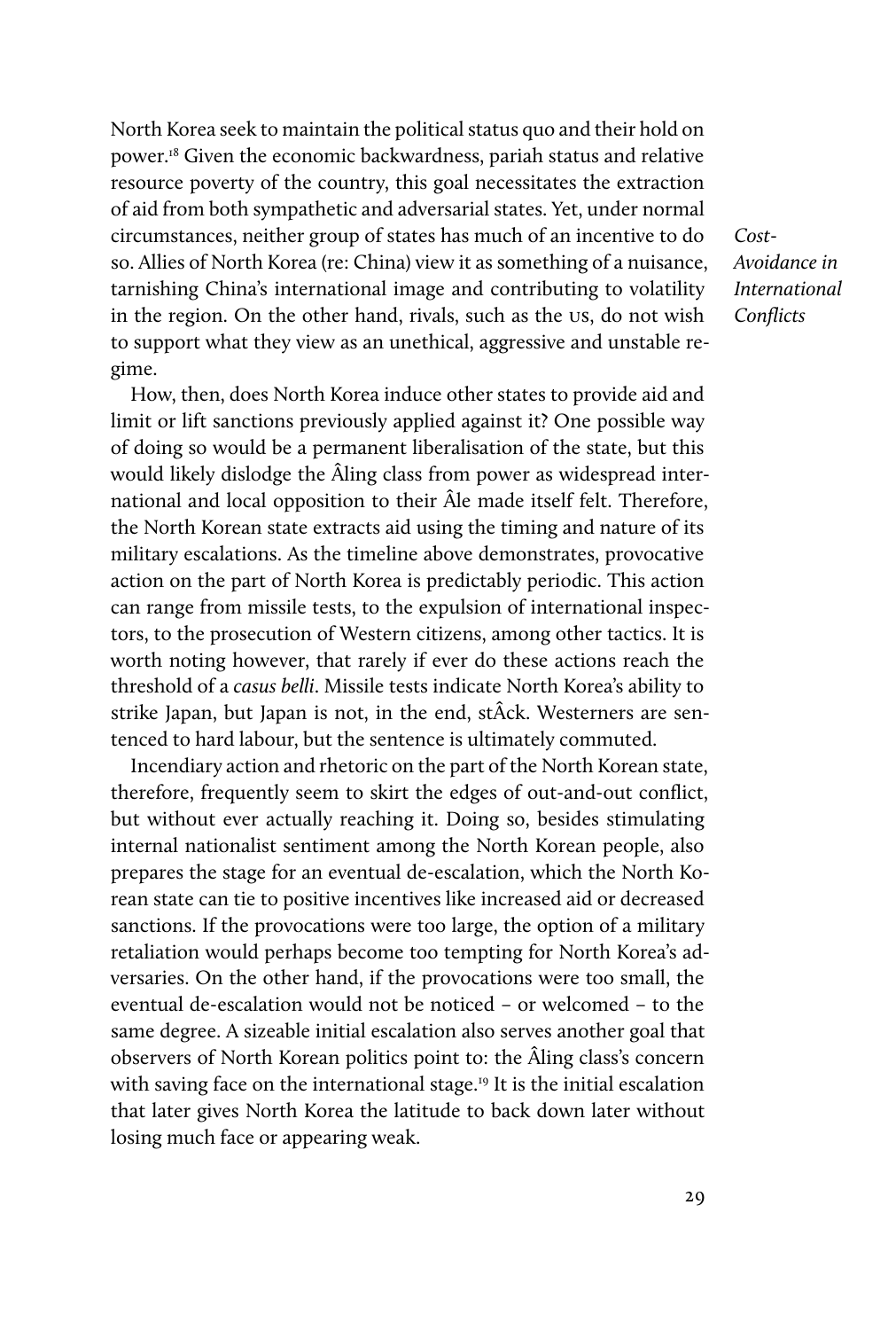This pattern of behaviour has resulted in significant, tangible benefits for the North Korean regime, if not for its people. As Byman and Lind observe

> [s]ince the late 1990s, North Korea's 'nuclear extortion' has generated more than \$6 billion in aid from not only South Korea but also the United States, China, and Japan. These countries gave hundreds of thousands of tons of food (explained to the North Korean people as 'tribute' to Kim Jong-il). The regime has also extracted outright cash payments (e.g., Kim Daejung's government paid Kim Jong-il to attend their much-heralded 2000 summit; Washington paid a fee to inspect one of North Korea's suspected nuclear facilities; a 2008 deal was accompanied by an announcement of 500,000 tons of U.S. food aid, along with the claim that the two were unrelated). Beyond outright aid, economic initiatives associated with South Korea's sunshine policy, such as the Kaesong Industrial Complex and the Hyundai resort at Mount Kumgang, have provided Pyongyang with a significant revenue stream.<sup>20</sup>

Thus, the North Korean regime's policy of incremental escalation has garnered it material gains from tertiary states concerned about the maintenance of peace on the Korean peninsula. It is the incremental character of the escalation and de-escalation that has permitted the regime to avoid the two extremes of, on the one hand, failing to attract other states to the negotiating table, and on the other hand, incurring a military retaliation.

### The Russia-Ukraine Dispute

While the previous case highlighted the use of incremental escalation in an asymmetric conflict in which overt hostilities have not broken out in decades, this section discusses a more typical, territory-based dispute between contiguous states – Russia and Ukraine – which engaged in a low-intensity conflict beginning in early 2014. While the conflict has dimmed in intensity in recent months, an examination of its historical unfolding is instÂctive, as it illustrates the extent to which threats, brinkmanship, and, especially, surgical escalation were used by Russia to enhance its position both tactically and reputationally.

As tension over Ukraine's growing ties with Europe began to mount in early 2014, clashes between Ukraine and Russia, over a customs un-

**CEJISS** 2/2015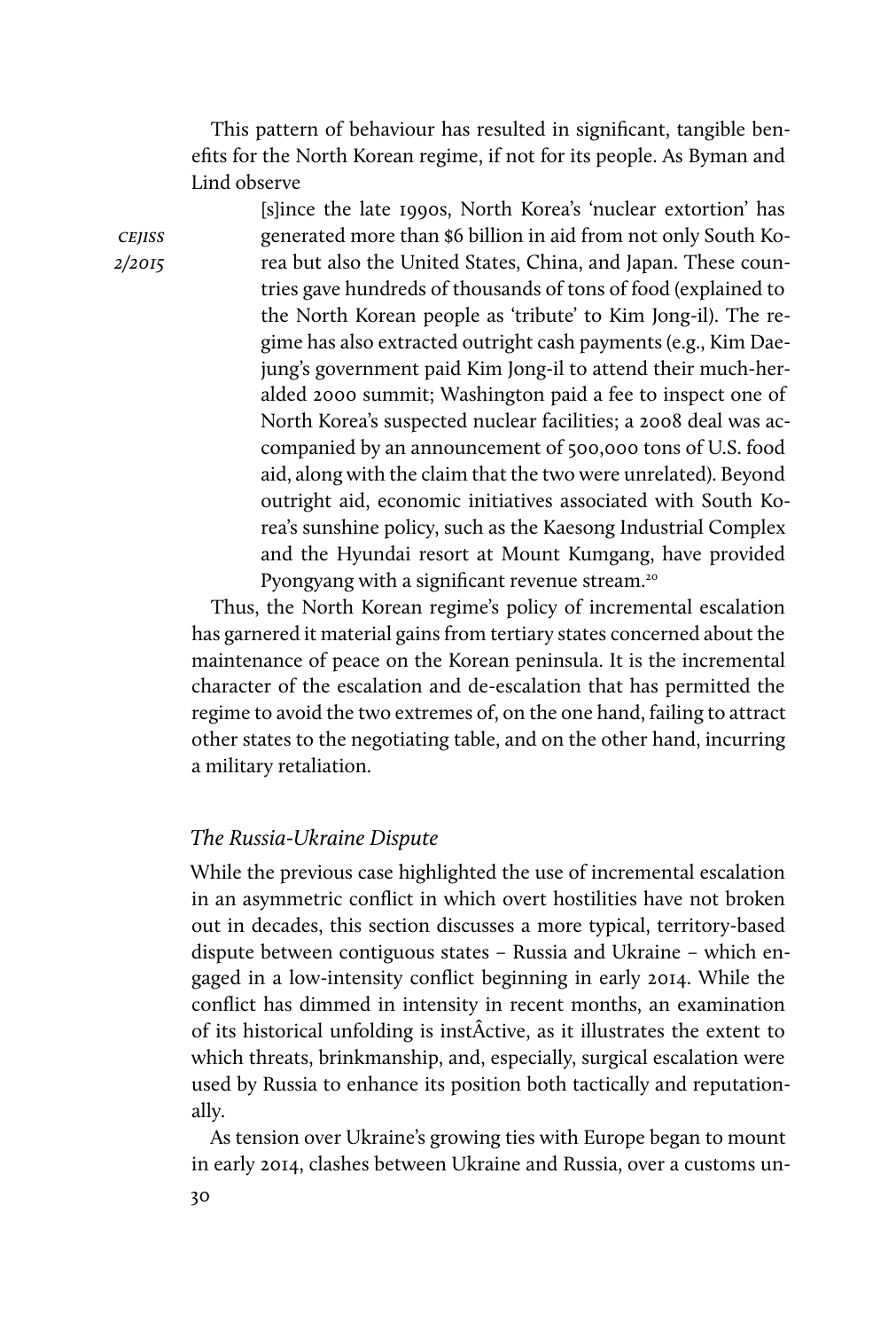ion, territory in eastern Ukraine, and other issues, became more and more animated. Yet while conflict between the two states was in some sense obvious, in another important sense it was, at any given point in the crisis, difficult to determine exactly who was fighting whom, in what ways, and with what goals in mind. There was no declaration of war, no mass engagement of conventional forces, and only rarely did leaders of Russia even acknowledge the existence of a conflict in which they were taking part.<sup>21</sup>

This unusual "quasi-war" is difficult to evaluate in part because substate militias, with varying political sympathies and agendas of their own, are among the main participants in the conflict. They were not, however, alone, raising the question of why direct Russian and Ukrainian involvement in the conflict over Crimea and Eastern Ukraine has passed with so little discussion in the media and diplomatic circles. In significant measure, this question can be answered by understanding the timing and nature of the crisis's escalation. Measured along any of the three dimensions: vertical, horizontal and political, – that acts as an instance of escalation – this particular crisis has intensified slowly.

As Table 2 demonstrates well, Russia's offensive action in Ukraine, and in particular in the Crimea, proceeded incrementally, beginning with the Russian parliament's approval of the use of force in Crimea, a gradual build-up of forces on the Russian-Ukrainian border, initial clashes, and finally victory and annexation. This escalation of force was accompanied by Russia's rhetoric of denial until the moment it was no longer plausible. It was also justified by a claimed deterioration in security for ethnic Russians and Russian speakers in Ukraine.<sup>22</sup> Tactically, as well, the intervention was well disguised: the initial massing of forces that preceded the Crimea incursion was depicted as a series of training exercises, and only gradually did Russian regular forces move to annex Crimea.<sup>23</sup>

Through a concerted campaign of denials and diversions, but mostly through an incremental build-up of forces and engagement, Russia was able to disguise, to a large extent, its involvement in the conflict in Ukraine. Consequently, it was able to limit the backlash and negative repercussions that normally accompany offensive action. Under normal conditions, annexation, brinkmanship, and aggression of the sort practiced by Russia in 2014 would probably have led to significant economic sanctions, broad-based rhetorical condemnation, and potential military retaliation. In point of fact, there was significant condemnation of Russia's actions, but also calls for both sides to cease

Michael Becker

See page 35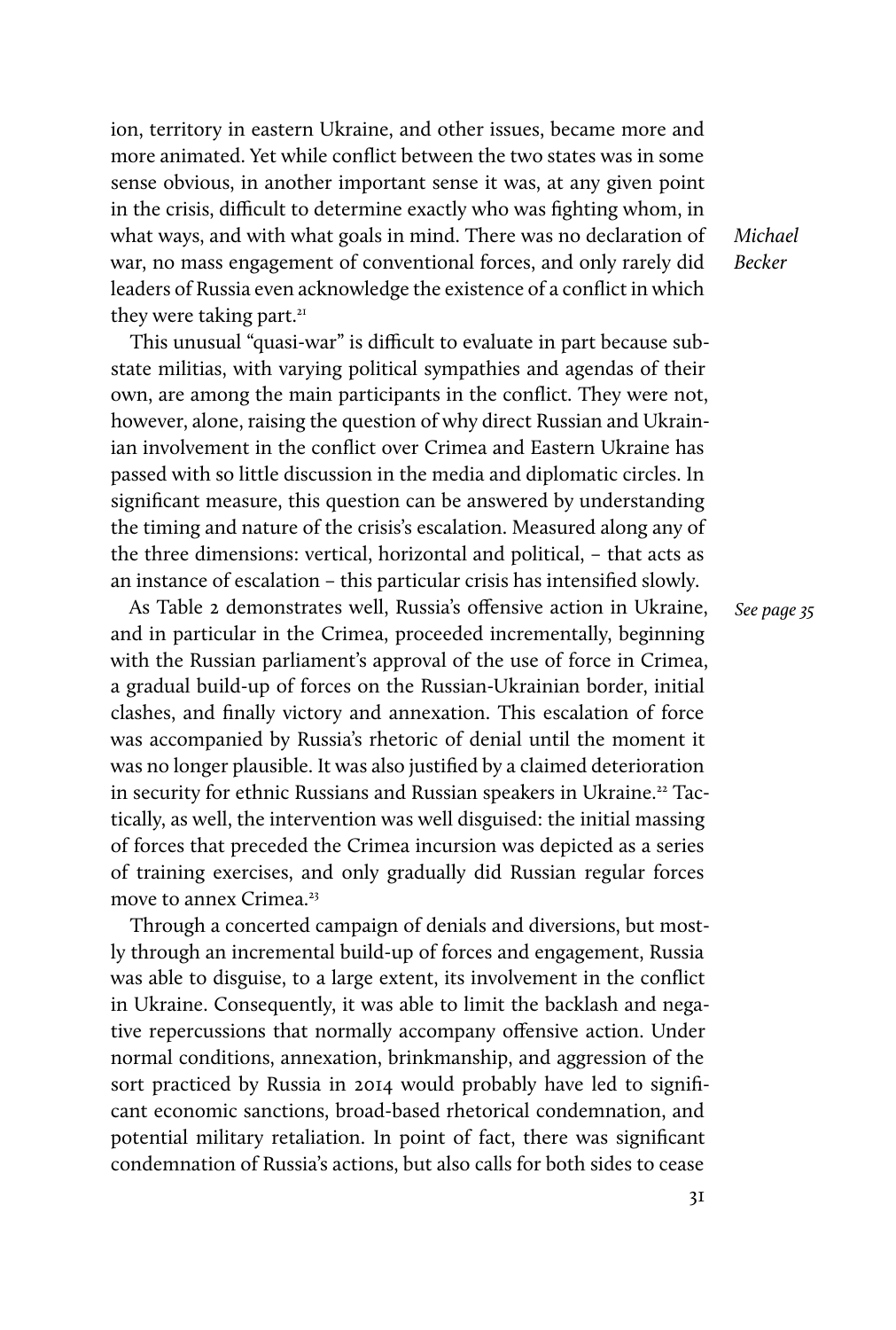hostilities; there were economic sanctions imposed, but many of them were symbolic and targeted toward the Russian leadership; and there was no serious consideration of military retaliation on the part of the only regional power capable of credibly initiating action, the North Atlantic Treaty Organisation (NATO).

**CEJISS** 2/2015

In part, the international community's failure to seriously deter or punish Russia for its offensive action stems from the latter's significant influence. Russia, as a massive, nuclear-armed military power, is a much less inviting military target than, say, Saddam Hussein's Iraq after it invaded Kuwait. Economically too, sanctions were less appealing in the case of Russia: much of Eastern Europe relies on Russian gas, oil and other goods, and depends on the Russian economy as a source of exports and imports.

Yet the role of incremental escalation in Russia's management of the crisis is not to be diminished. By taking Ukrainian territory in fits and starts, using rhetorical tools to deny involvement and deploying substate militias in addition to regular forces, Russia avoided triggering the West's "threshold of retaliation." This is tÂe despite the fact that in aggregate, the results of Russia's actions are the same as if it had taken Crimea in the space of a single day. While NATO, many observer states, and Ukraine itself would perhaps have liked to stop Russia's incursions, each incremental step that Russia undertook, on its own, was not worth risking a conflagration in the region. And, as Ukraine spoke out against Russia's actions, and used military force of its own, blame for the crisis began to be more difficult to apportion for many international observers. As it stands now, the international community has largely accepted the finality – if not the legitimacy – of Russia's possession of Crimea.

It is also worth noting that, by escalating slowly and deliberately, Russia was also able to avoid media attention to a large extent, as the conflict was overshadowed by other violence in the Middle East, and economic news. Admittedly, the conflict in Ukraine was not as bloody as, for example, the Syrian Civil War; yet media coverage, and the agendas of international bodies like the United Nations, focused on Ukraine to a surprisingly limited extent. Thus another benefit of incremental escalation in the Ukraine crisis for Russia has been that little energy has been devoted to understanding its causes, which party was at fault, and how best to exit the crisis.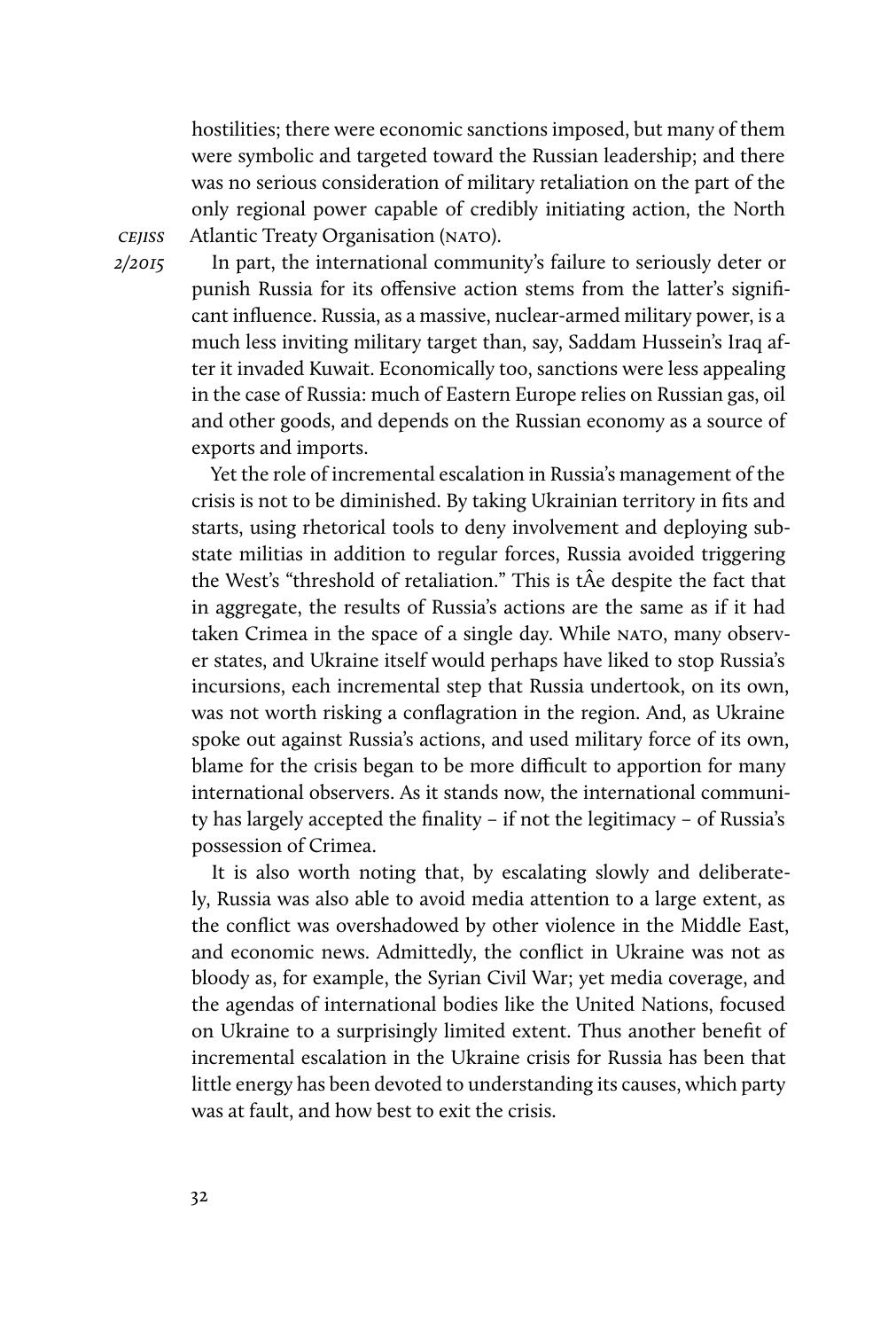# Conclusion

This article highlighted the tactic of incremental escalation, demonstrated that it is widespread among offensive states, and argued that it provides numerous benefits to states willing to use it. It also contends that academic and policymakers' attention to the concept of escalation has largely focused on the when and why of state escalation, with little focus on an understanding of how they escalate. While traditional, massive, visible escalation may still be applicable in rare conflicts between states of equal capability that wish to demonstrate their resolve to fight, the contemporary international system heavily penalises overtly aggressive action, adjusting states' calculus about when, and how, to be belligerent.

As a result, many states that still wish to act aggressively must act more subtly, disguising their recourse to force through dissimulating rhetoric, non-traditional military tactics, and gradual, successive changes in the quality and quantity of force used—incremental escalation (and de-escalation). As it turns out, this pattern is far from being exclusively theoretical. It is a pattern observed in numerous conflicts, including, but certainly not limited to, those described in the above case studies. This article's illustration of the benefits that accÂe to offensive states that use incremental escalation suggests promising new research directions in the field of international security. For example, future research should attempt to locate in more detail the "threshold of retaliation." Where is it located? Does it depend on the nature of the parties to the conflict, the international environment, or other factors? Another current of research should investigate the effect of escalatory behaviour on the exact timing and nature of concessions offered by other states. What type of behaviour tends to maximise concessions? How can the international system use these lessons to disincentivise aggressive behaviour by pariah states? Future research in these areas – in addition to the findings of this article – contributes to a better understanding of what forms interstate aggression takes in the modern era, and provides insights as to what can be done to stop it.

Cost-Avoidance in International **Conflicts** 

 $\hat{\mathcal{C}}$ 

michael becker is afliated to the Department of Political Science, Northeastern University, he may be reached at becker.m@husky.neu.edu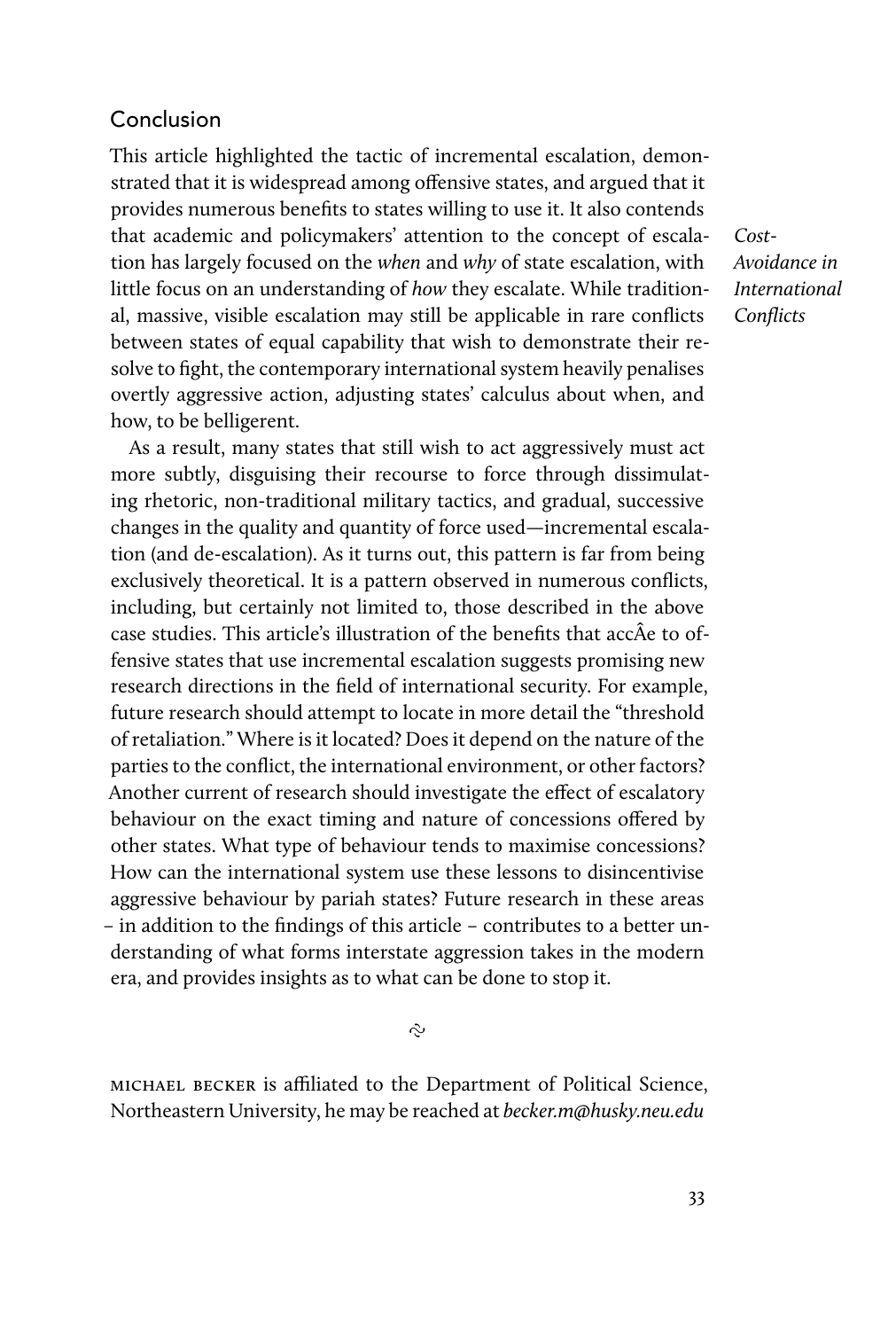TABLE 1: Timeline of North Korean—West relations, 1994-2007<sup>24</sup>

1994

North Korea and U.S. sign an agreement. North Korea pledges to freeze and eventually dismantle its nuclear weapons program in exchange for international aid to build two power-producing nuclear reactors.

1998

August 31 - North Korea fires a multistage rocket that flies over Japan and lands in the Pacific Ocean.

1999

FebÂary 27-March 16 - During a fourth round of talks, North Korea allows U.S. access to the site in exchange for U.S. aid in increasing North Korean potato yields.

December - A U.S.-led international consortium signs a \$4.6 billion contract to build two nuclear reactors in North Korea.

2000

July - North Korea threatens to restart its nuclear program if the U.S. does not compensate it for the loss of electricity caused by delays in building nuclear power plants.

2002

October 4 - U.S. officials, in closed talks, confront North Korea with evidence that they are operating a nuclear weapons program in violation of the 1994 nuclear agreement. North Korea admits that is has been operating the facility in violation of the agreement. December 31 - North Korea expels iaea inspectors.

2003

January 10 - North Korea withdraws from the Nuclear Non-proliferation Treaty.

April 23 - Declares it has nuclear weapons.

2004

August - North Korea offers to freeze its nuclear program in exchange for aid, easing of sanctions and being removed from the us's list of state sponsors of terrorism. The U.S. wants North Korea to disclose all nuclear activities and allow inspections.

2005

September 19 - North Korea agrees to give up its entire nuclear program, including weapons, a joint statement from six-party nuclear arms talks in Beijing said.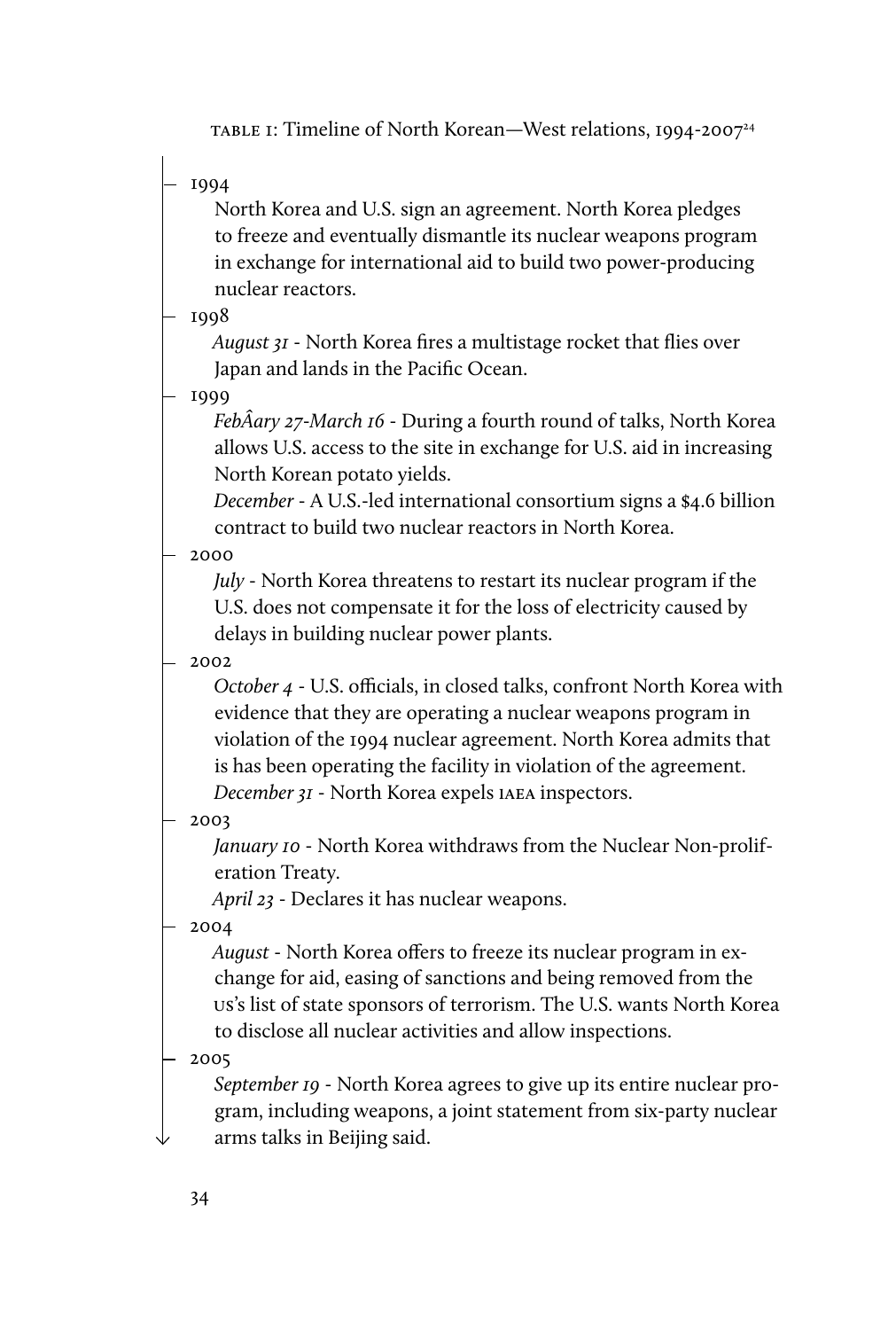- In exchange, the U.S., China, Japan, Russian and South Korea have 'stated their willingness' to provide energy assistance to North Korea, as well as promote economic cooperation.

- North Korean officials later state that their country would begin dismantling its nuclear program only if the U.S. provides a light-water reactor for civilian power -- a demand that could threaten a day-old agreement among North Korea, its neighbours and the United States.

Michael Becker

### $-2006$

October 9 - North Korea claims to have successfully tested a nuclear weapon.

October 14 - The un Security Council approves a resolution imposing sanctions against North Korea, restricting military and luxury good trade and requiring an end to nuclear and ballistic missile tests.

 $-2007$ 

FebÂary 13 - North Korea agrees to close its main nuclear reactor in exchange for an aid package worth \$400 million.

March - During six-party talks, the U.S. agrees to release approximately \$25 million of North Korean funds frozen at a Macao bank, a sticking point in the negotiations. T

September 2 - U.S. Assistant Secretary of State Christopher Hill announces that North Korea has agreed to fully declare and disable its nuclear programs by the end of 2007.

September 30 - At six-party talks in Beijing, North Korea signs an agreement stating it will begin disabling its nuclear weapons facilities. North Korea also agrees to include a U.S. team of technical experts in the disabling activities.

December 31 - North Korea misses a deadline to declare all its nuclear programs.

table 2: Timeline of the 2014 Ukraine—Russia Conflict

- Dec 17: Russian President Vladimir Putin announces plans to buy \$15bn in Ukrainian government bonds and a cut in cost of Russia's natural gas for Ukraine.
- Feb 27: Pro-Kremlin armed men seize government buildings in Crimea. Ukraine government vows to prevent a country break-up as Crime-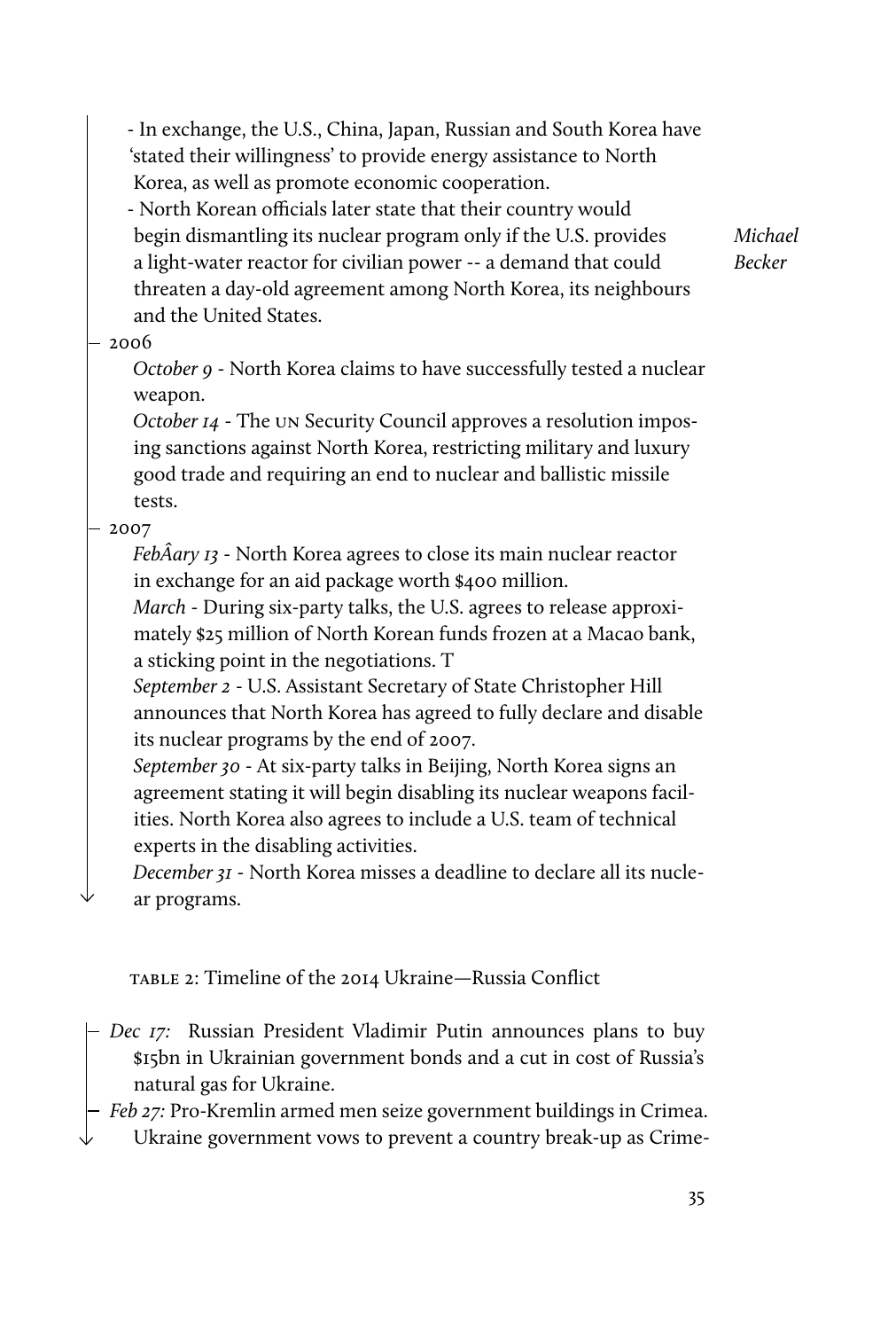an parliament set May 25 as the date for referendum on region's status. Yanukovich is granted refuge in Russia.

- $-$  March 1: Russian upper house of the parliament approves a request by Putin to use military power in Ukraine.
- March 2: A convoy of hundreds of Russian troops heads towards the regional capital of Crimea.
- March 3: Russia's Black Sea Fleet tells Ukrainian navy in Sevastopol in Crimea to surrender or face a military assault.
- March 4: In his first public reaction to the crisis in Ukraine, Putin says his country reserves the right to use all means to protect its citizens in eastern Ukraine. Russian forces fire warning shots on unarmed Ukrainian soldiers marching towards an airbase in Sevastopol.
- March 18: Putin signs treaty absorbing Crimea into Russia.
- March 31: Russian troops partly withdraw from Ukrainian border in the south region of Rostov.
- April 17: Putin acknowledges that Russian forces were deployed in Crimea during the March referendum on joining Russia, but says he hopes not to have to use his 'right' to send Russian troops into Ukraine. Lavrov announces in Geneva a deal has been reached with Ukraine, the us and the eu to 'de-escalate' tensions in Ukraine.
- April 24: Putin says deployment of military in east Ukraine by the Kiev authorities is a crime that will 'have consequences. The Russian army starts new exercises at the border with Ukraine.
- April 29: Russia denies it has troops in eastern Ukraine.
- May 7: Putin endorses Ukraine's planned presidential election. He says Russian troops pulled back from border. The new overall toll from Ukrainian military operations stands at 14 servicemen dead.
- May 8: Russia conducts military exercises, test-fires several missiles, and says nuclear capabilities are on 'constant combat alert.' NATO says there is no sign of a Russian troop pullback.
- May 19: Putin orders troop withdrawals from the Ukraine border following the 'completion of spring military training programmes.'
- June 9: Russia and Ukraine reach a 'mutual understanding' regarding a 'de-escalation of tensions.'
- June 19: NATO says it has evidence of a renewed Russian military build up along the Ukraine border.
- June 22: Putin makes a public announcement supporting Poroshenko's plans for a ceasefire, calling for a 'substantial and detailed' dialogue between Ukraine and the pro-Russian groups.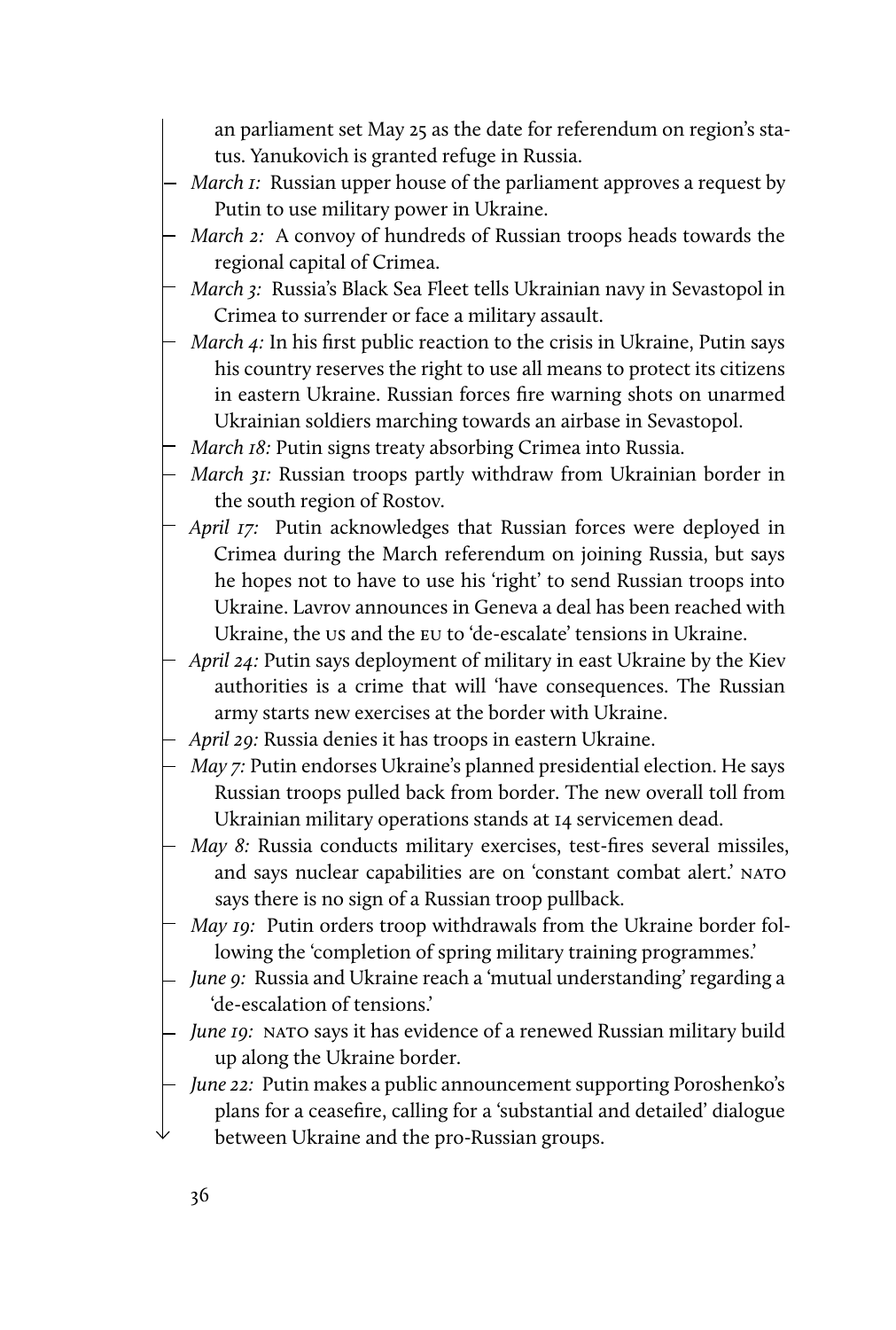- July 13: Russia accuses Kiev of killing a Russian civilian in an artillery attack, promising 'irreversible consequences.' Ukraine denies the charges.
- July 17: Malaysian Airlines flight MH17 is shot down of eastern Ukraine, killing all 298 people on board.
- $-$  *July 24:* The us accuses Russia of firing artillery across the border into Ukraine, but does not share its evidence. A Pentagon spokesman describes it as a 'military escalation.'
- August 5: Russia begins a build up of forces on the Ukrainian border, and continues a series of training exercises that have been held on and off since the start of the conflict.
- *August 12:* A Russian aid convoy of 280 tÂcks carrying 2,000 tons of food and supplies begins its long journey to the border to rising scepticism about the motives of the mission.
- *August 22:* Ukrainian authorities say about 90 tÂcks from a Russian aid convoy have crossed into Ukraine without permission, branding the act as 'direct invasion'.
- September 20: Participants in Ukrainian peace talks agree to create a buffer zone to separate government troops and pro-Russian fighters, as well as withdraw foreign fighters and heavy weapons from the area of conflict in the east.

# Notes

- 1 For example, Lisa Carlson (1995), 'A Theory of Escalation and International Conflict,' Journal of Conflict Resolution, 39:3, pp. 511-534.
- 2 For a discussion of the effect of international law and alliances on states' propensity to declare war, see Tanisha M. Fazal (2012), 'Why States No Longer Declare War,' Security Studies, 21:4, pp. 557-593.
- 3 For an analysis of Russia's tactics in its 2014 conflict with Ukraine, see Michael Becker, Matthew Cohen, Sidita Kushi, and Ian McManus (2014), 'Reviving the Russian Empire: A Rationalist Model of State Intervention,' paper presented at the 2014 meeting of the Northeastern Political Science Association.
- 4 See Forrest E. Morgan, Karl P. Mueller, Evan S. Medeiros, Kevin L. Pollpeter, and Roger Cliff (2008), 'Dangerous Thresholds: Managing Escalation in the 21st Century,' Santa Monica: RAND Corporation, pp. 7-8, 18-19. For an analysis of the effect of the balance of power on the likelihood of a conflict's escalation, see Randolph Siverson and Tennefoss (1984), 'Power, Alliance, and the Escalation of International Conflicts,' American Political Science Review, 78:4, pp. 1057-1069.
- 5 Morgan (et al).

Cost-Avoidance in International **Conflicts**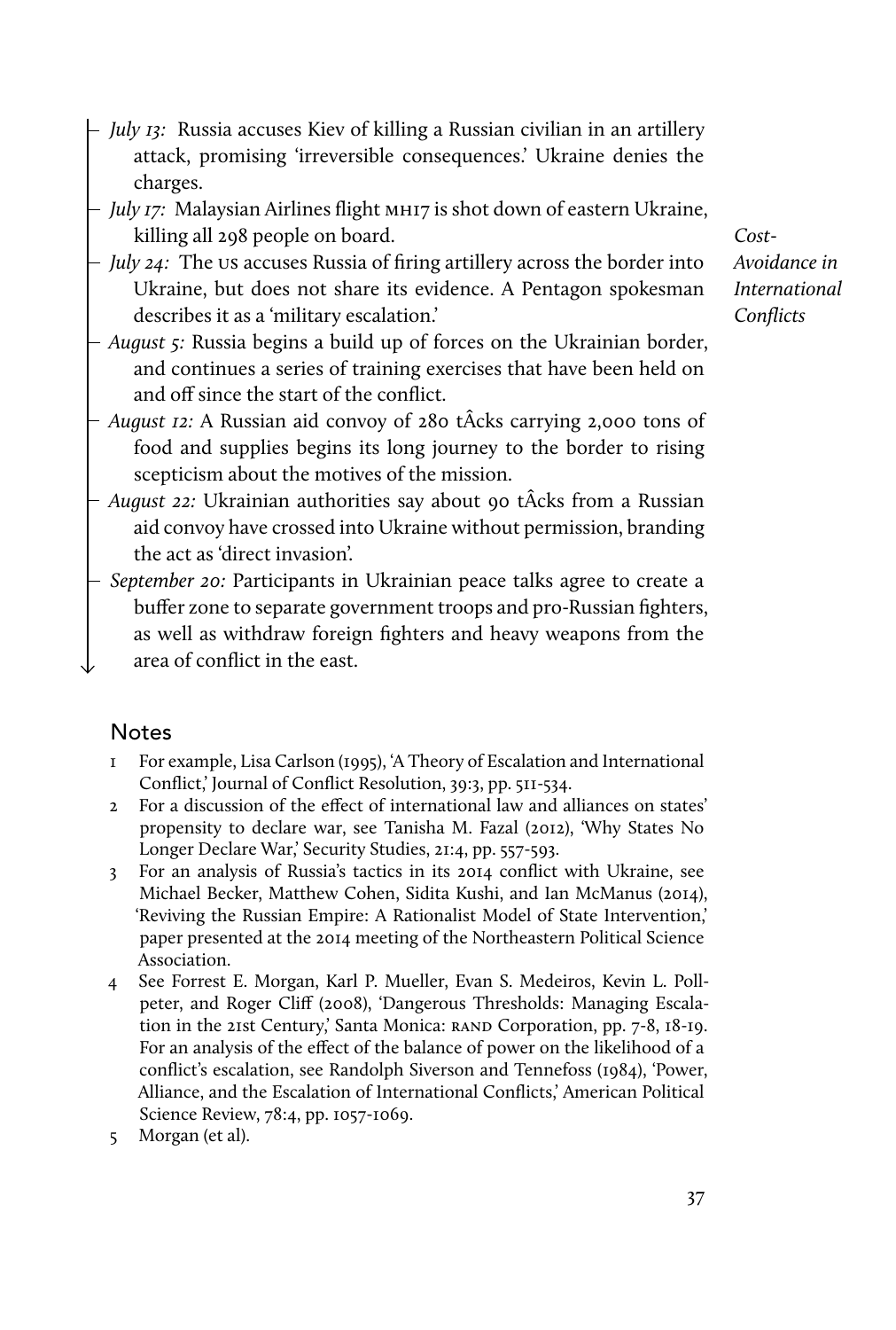- 6 See Thomas Schelling (1960), The Strategy of Conflict, Harvard up. See also James Fearon (1992), 'Threats to Use Force: Costly Signals and Bargaining in International Crises,' Ph.D. dissertation, University of California, Berkeley, James Fearon (1997), 'Signaling Foreign Policy Interests: Tying Hands versus Sinking Costs,' Journal of Conflict Resolution, 41:1, pp. 68-90.
- 7 Scott D. Sagan and Jeremi Suri (2003), 'The Madman Nuclear Alert: Secrecy, Signaling, and Safety in October 1969,' International Security, 27:4, pp. 150-
- 183; Niccolò Machiavelli, Discourses on Livy, Book iii, Chapter ii.
- 8 Thomas Schelling, Arms and Influence (1966), Yale up.
- 9 This is especially tÂe because threats of overwhelming force seem less credible to deter minor aggressions.
- 10 Such as nuclear or chemical weapons.
- 11 Many states and international organisations explicitly disparage aggression between sovereign nations, the United Nations being one prominent example. Its charter references 'suppression of acts of aggression' in Article 1, and devotes an entire chapter to provisions invoked when 'international peace' is threatened by inter-state aggression. See 'Charter of the United Nations,' available at http://www.un.org/en/documents/charter/.
- 12 The precise nature of a threshold of reaction varies significantly from state to state and across time, and is therefore difficult to specify. For the purpose of this article, it is, however, important to note that it is less likely to be triggered by small, though repeated aggressions, than by ostentatious, visible maneuvers.
- 13 Proportionate response is a widely acknowledged norm in international conflict. For discussions of its applicability, see Randy W. Stone, 'Protecting Civilians during Operation Allied Force: The Enduring Importance of the Proportional Response and nato's Use of Armed Force in Kosovo,' Catholic University Law Review, Vol. 50, No. 2 (2001), pp. 501-537; Judith Gail Gardam, 'Proportionality and Force in International Law,' The American Journal of International Law, Vol. 87, No. 3 (July 1993), pp. 391-413.
- 14 In Arms and Influence, Schelling identified several of these within-dyad benefits to aggressor states.
- 15 Tanisha Fazal, 'Why States No Longer Declare War.'
- 16 For evidence of this bias, see Herbert Gans, Deciding What's News: A Study of cbs Evening News, nbc Nightly News, Newsweek, and Time (New York: Pantheon, 1979); and Lee Wilkins and Philip Patterson, 'Risk Analysis and the ConstÂction of News,' Journal of Communication, Vol. 37, No. 3 (1987), pp. 80-92.
- 17 Scott Snyder, 'Negotiating on the Edge: Patterns in North Korea's Diplomatic Style,' World Affairs, Vol. 163, No. 1 (Summer 2000), pp. 3-17. Snyder's argument in this case drew significantly on the work of In Young Chung, 'North Korea's Negotiating Behavior Toward the United States,' Social Science and Policy Research, Vol. 17, No. 2 (1995), pp. 301-320.
- 18 Kim Do-tae, 'Change and Continuity in North Korea's Negotiating Behavior in the Post-Cold War Era,' Social Science and Policy Research, Vol. 17, No. 2 (1995), pp. 277-300.
- 19 Snyder, 'Negotiating on the Edge: Patterns in North Korea's Diplomatic

**CEJISS** 2/2015